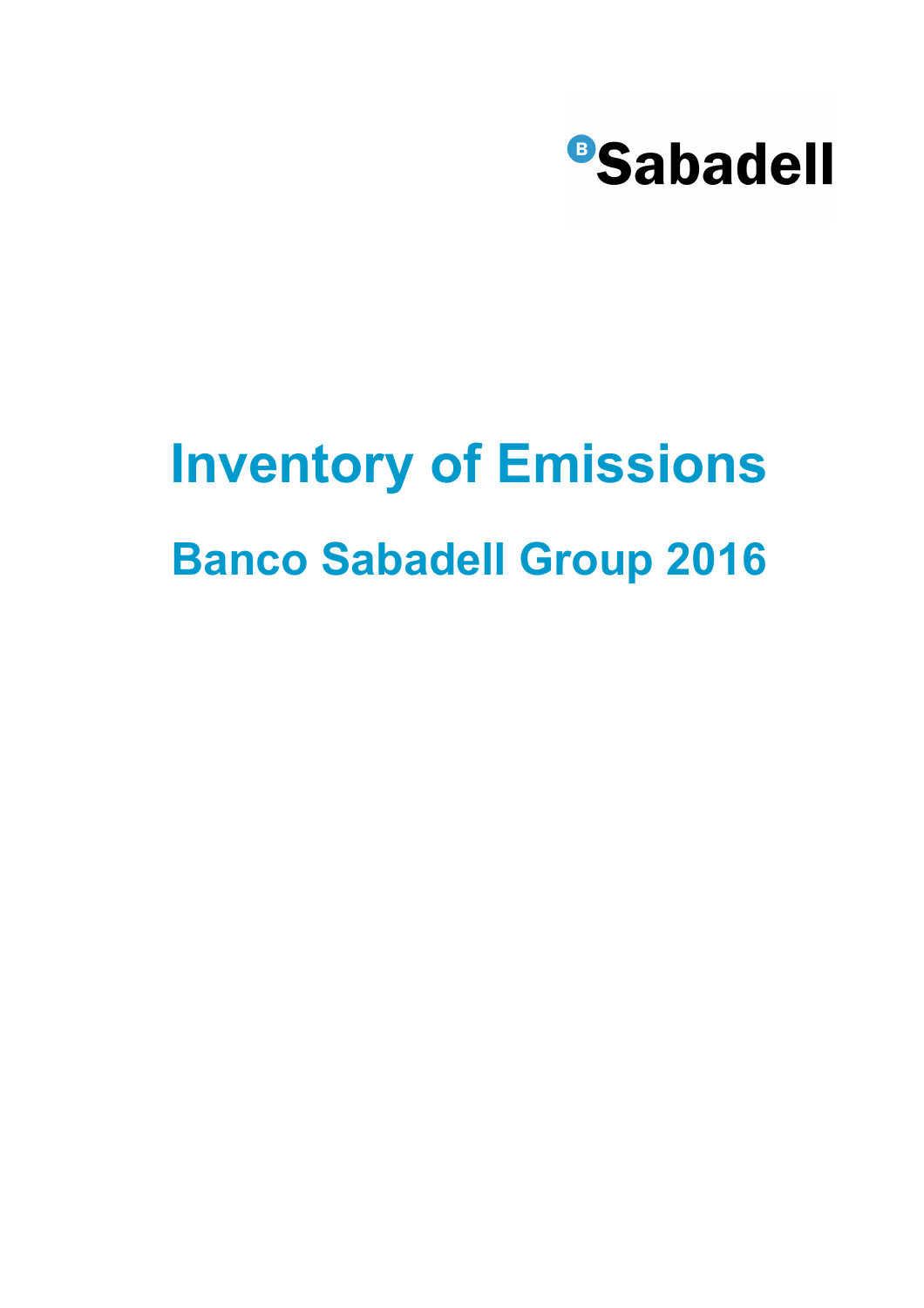### Environmental sustainability

Banco Sabadell has a long-term mission and approach also about sustainability. This is why Banco Sabadell has an environmental policy in place, is a signatory to the main international covenants on the environment and promotes a commitment to the environment globally.

The environment policy pursues the following objectives:

- Minimize the potential environmental impacts of processes, facilities and services.
- Effectively manage the environmental risks and opportunities inherent in the business.
- Promote a global commitment to the environment.

Banco Sabadell is a signatory to the Carbon Disclosure Project (CDP) and has adopted the commitment to combat climate change. In 2015, it was set a new goal of reducing  $CO<sub>2</sub>$  emissions by 3% between 2015 and 2020. To achieve this, each year the bank will implement energy efficiency measures at its facilities and in its services. This policy is particularly relevant with regard to procuring electricity from renewable sources, which resulted in a 99.56% decline in scope 2 emissions with respect to 2014.

Banco Sabadell has an environmental management system (EMS) which was set up in 2006 in accordance with the ISO 14001:2004 standard and has been certified for six Central Services buildings. 16.05% of employees in Spain work in one of the six certified Central Service buildings. In parallel, the EMS has been progressively adapted to the bank's other workplaces in Spain.

Year after year, Banco Sabadell works to improve the eco-efficiency of its facilities and reduce the environmental impacts of the services it provides to customers.

| <b>ILL INVENTORY OF EMISSIONS</b> |                    |      |              |
|-----------------------------------|--------------------|------|--------------|
| Tons of $CO2$                     | 2016               | 2015 | 2014         |
| Scope 1: fuel and fleet           | 648                | 600  | 552          |
| Scope 2: electricity consumption  | 54                 |      | 3.321 12.890 |
| Scope 3: Business trips           | 3.477 3.862 3.143  |      |              |
| Total                             | 4,179 7,783 16,585 |      |              |
| Total per employee                | 0.2                | 0.5  | 1.0          |

T1 Inventory of emissions

Inventory of emissions in accordance with " The GHG Protocol. A Corporate Accounting Standard, revised edition" , using the operational control and centralised roll-up methods. National scope data.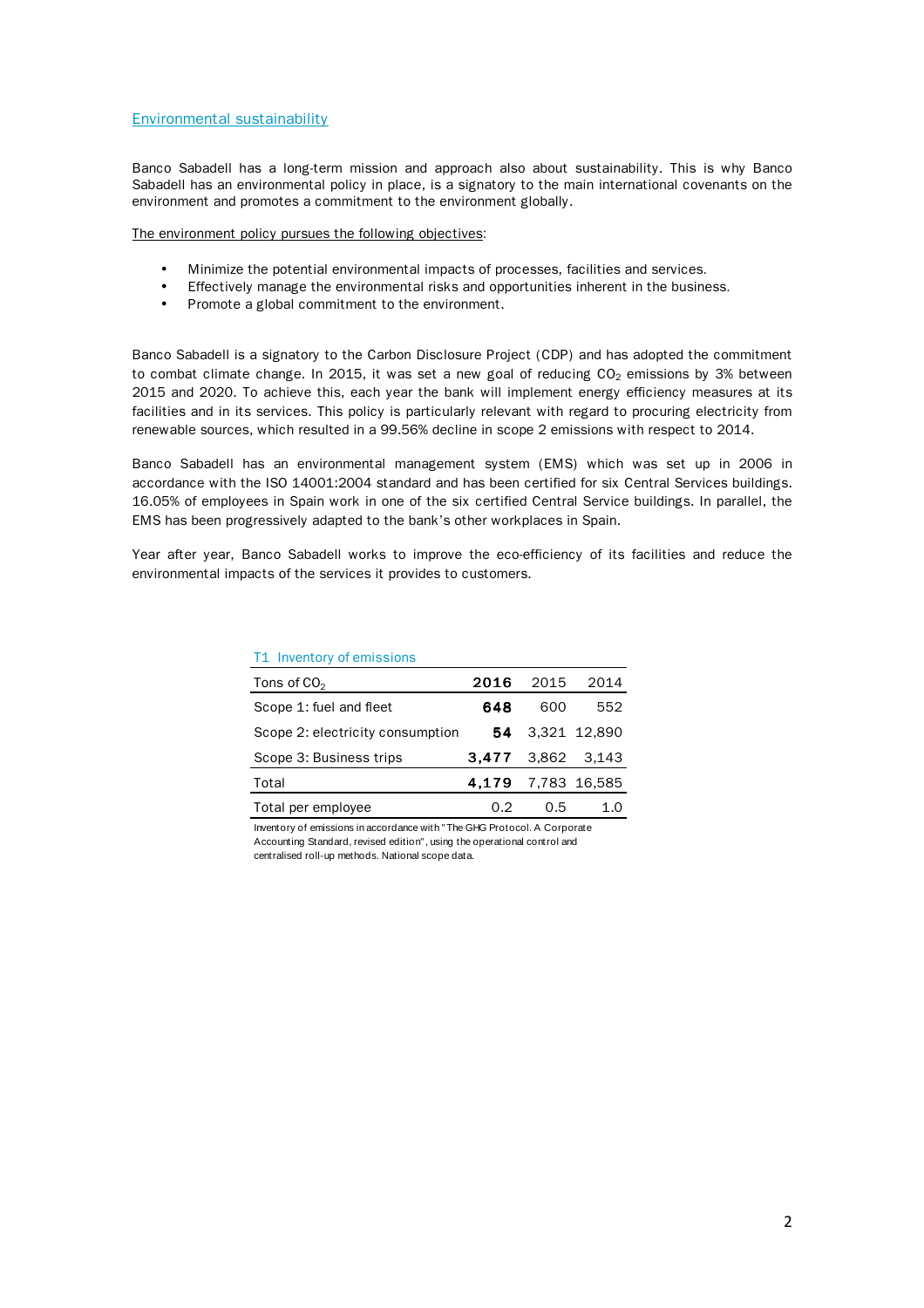# SCOPES DETAILED

## Scope<sub>1</sub>

| T2 Scope 1 detailed           | 2016  | <b>Base</b><br>Unit | <b>Emission</b><br>Factor | <b>Emission</b><br>Source<br>Unit | <b>Source Unit</b>                                                                | 2016<br>(tn CO <sub>2</sub> ) | 2015<br>(tn CO <sub>2</sub> ) |
|-------------------------------|-------|---------------------|---------------------------|-----------------------------------|-----------------------------------------------------------------------------------|-------------------------------|-------------------------------|
| Gasoil consumption            | 193   | GJ                  | 74.10                     | ton $CO2/T$ J                     | Spain, Inventory Report GEI<br>1990-2014 (2016)                                   | 14.29                         | 22.56                         |
| Propane gas consumption       | 41    | GJ                  | 63.10                     | ton $CO2/TJ$                      | Spain, Inventory Report GEI<br>1990-2014 (2016)                                   | 2.62                          | 3.37                          |
| Natural gas consumption       | 8,228 | GJ                  | 56.10                     | ton $CO2/TJ$                      | Spain, Inventory Report GEI<br>1990-2014 (2016)                                   | 461.59                        | 347.36                        |
| Company vehicle fleet         | 1,058 | Thousand<br>Km      | 0.16                      | kg $CO2$ /<br>P.km                | DEFRA 2016 (Government<br><b>GHG Conversion Factors</b><br>for Company Reporting) | 169.20                        | 226.42                        |
| Total Scope 1: fuel and fleet |       |                     |                           |                                   |                                                                                   | 647.70                        | 599.71                        |
| Total per employee            |       |                     |                           |                                   |                                                                                   | 0.04                          | 0.04                          |
|                               |       |                     |                           |                                   |                                                                                   |                               |                               |

The data refers to business trips, not to commutes. National scope data.

# Scope 2

Banco Sabadell promotes initiatives that involve a reduction in energy consumption as use low wattage lamps and billboard lighting systems with daylight switching systems, lights with presence detectors and LED bulbs or "thin client" computers which consume 90% less energy.

In 2016, 99.84% of electricity is procured from Nexus Renovables, which guarantees that 100% of its energy is sourced from renewables, as a result of this, the  $CO<sub>2</sub>$  tonnes emissions has reduced in scope 2.

| T3 Scope 2 detailed                              | 2016   | <b>Base</b><br>Unit | GJ      | <b>Emission</b><br>Factor | <b>Emission</b><br><b>Source</b><br><b>Unit</b> | <b>Source Unit</b>                                                                                                    | 2016<br>(tn CO <sub>2</sub> ) | 2015<br>(tn CO <sub>2</sub> ) |
|--------------------------------------------------|--------|---------------------|---------|---------------------------|-------------------------------------------------|-----------------------------------------------------------------------------------------------------------------------|-------------------------------|-------------------------------|
| Electricity delivered by Nexus<br>Renovables     | 89,668 | Mwh                 | 322,805 | 0.00                      | kg CO <sub>2</sub> /kwh                         | Certificate of guarantees origin<br>100% renewable for Banco<br>Sabadell issued by Nexus Energia,<br><b>SA</b>        | 0.00                          | 0.00                          |
| Electricity delivered by Iberdrola<br>Generación | 2.97   | Mwh                 | 10.692  | 0.21                      | kg CO <sub>2</sub> /kwh                         | Spain's National Energy Comission<br>"REPORT ON ELECTRICITY<br><b>GUARANTEES OF ORIGIN AND</b><br>LABELLING FOR 2015" | 0.62                          | 3,283.67                      |
| Electricity delivered by others                  | 134    | Mwh                 | 483     | 0.40                      | kg CO <sub>2</sub> /kwh                         | Spain's National Energy Comission<br>"REPORT ON ELECTRICITY<br><b>GUARANTEES OF ORIGIN AND</b><br>LABELLING FOR 2015" | 53.62                         | 37.28                         |
| Total Scope 2: electricity consumption           | 89,805 | Mwh                 |         |                           |                                                 |                                                                                                                       | 54.24                         | 3,320.95                      |
| Total Scope 2: electricity consumption           |        | GJ                  | 323,298 |                           |                                                 |                                                                                                                       |                               |                               |
| Total per employee                               |        |                     |         |                           |                                                 |                                                                                                                       | 0.003                         | 0.20                          |

National scope data.